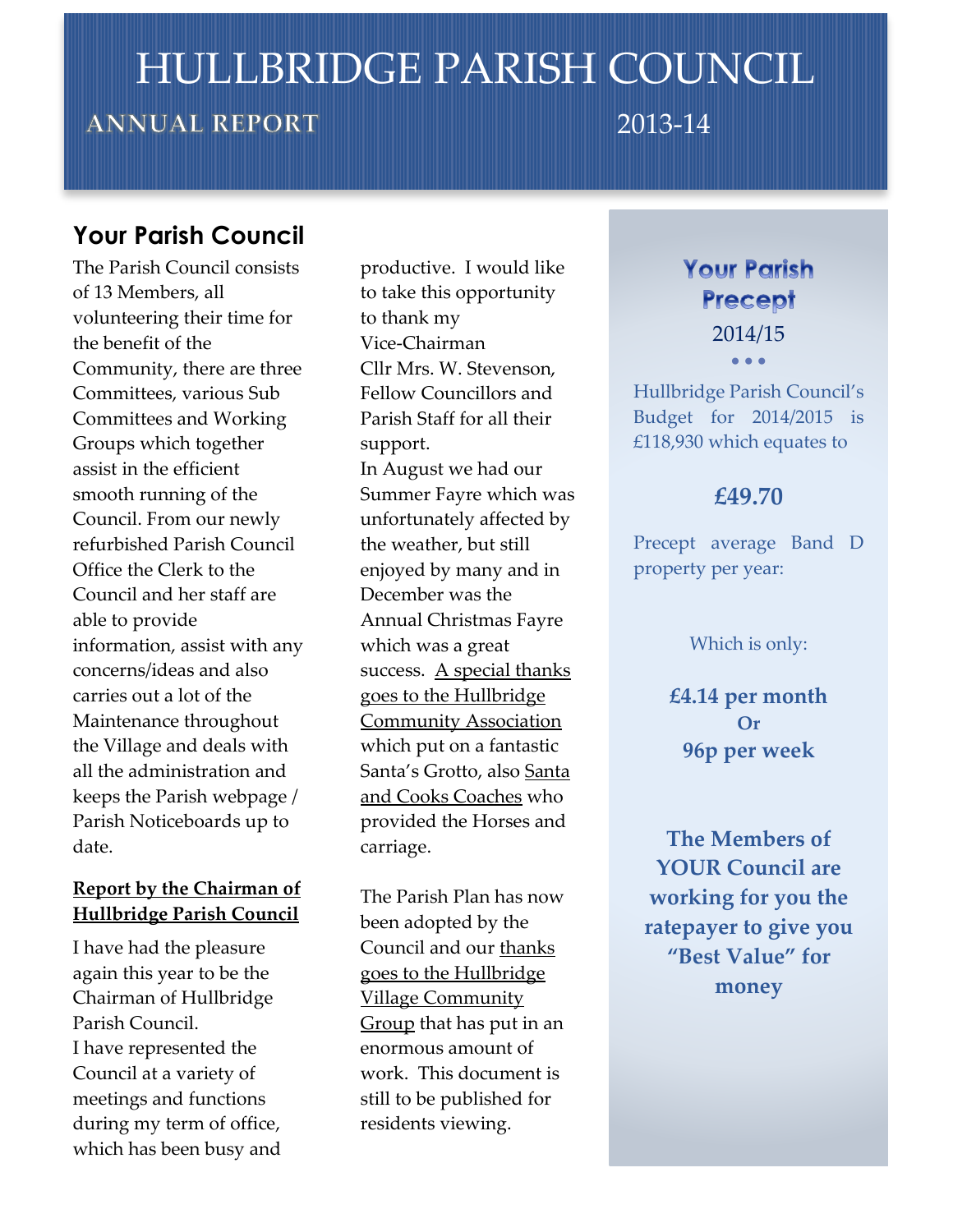Rochford District Council after Consultation have had their Core Strategy and Allocations Document agreed and adopted which details that northwards from Lower Road to West Avenue/Windermere Avenue between 2016-2026 500 dwellings will be built, this area will also include community facilities, open / play spaces.

The Parish Council are opposed to Green Belt land being used and are doing everything in its power to make sure that any future developments there are provisions made to improve infrastructure, facilities etc. for the benefit of the whole community.

**The Pooles Lane car park**

was taken over by the Parish Council in 1998. We are glad to announce that even though other District car parks have had charges imposed, ours continues to be Free. The car park is well used by residents and visitors and a big asset to the Village.

#### **Hanging Baskets**

We are pleased to confirm that we will be continuing to have hanging baskets along Ferry Road. After a review we have decided that a Local Nursery (Riverside) will be providing/arranging the plants and our own

Maintenance Staff will be watering the plants.

#### **Forthcoming Year**

The Parish Council are pleased to be working closely with Riverside Primary and working on several possible ventures which we hope will come into fruition. **On 11th June** in partnership with Rochford District Council we will be holding a Community Litter/Dog Fouling Awareness Day, this will include a Community Litter Pick, School Assembly, School Dog Fouling Poster

Competition and a Roadshow. We hope the Community pulls together to make Hullbridge a cleaner Village. More details of the event will follow.

**The Hullbridge Show** will be in a different format this year and be run as a Music Festival. It will be held on **Sunday 24th August** at the Sports & Social Club, Lower Road between 1-5pm – details to follow.

**The Christmas Fayre** will be held on **Saturday 6th December between 3-6pm** at Pooles Lane car park / HCA with Santa arriving at 4.15pm by Horse and Carriage with the Lights being switched On by a Guest at 5.45pm. There will be a variety of stalls, entertainment and activities and the winner of

the new **Chairman's Christmas Card Competition** will be announced. If you would like a stall then please contact the Parish Clerk.

Please come and support these Community events and if you would like to help, please contact the Clerk. It is our aim this year for the Parish Council to work more closely with the Community and encourage residents to be involved and help to ensure Hullbridge continues to be a good place to live.

The Parish Council will be running the Annual **Best Kept Garden Competition,** with 27th June being the shortlist date and Judging taking place on 5 th July 2014. Last year's the winner was Mr. Burton.

War Memorial, I'm in the process of gathering names of fallen Hullbridge Service Men / Women to put on a plaque.

*Hullbridge Parish Council Parish Office 98 Ferry Road 01702 232038 OPEN Monday 12.30-2.30 Tues/ Wed/Thurs 10-12 Clerk to the Council Mrs. Anne-Marie Bates Email: [clerk@hullbridgepc.co.uk](mailto:clerk@hullbridgepc.co.uk) Website http://www.essexinfo.net/hullbridgeparish-council/*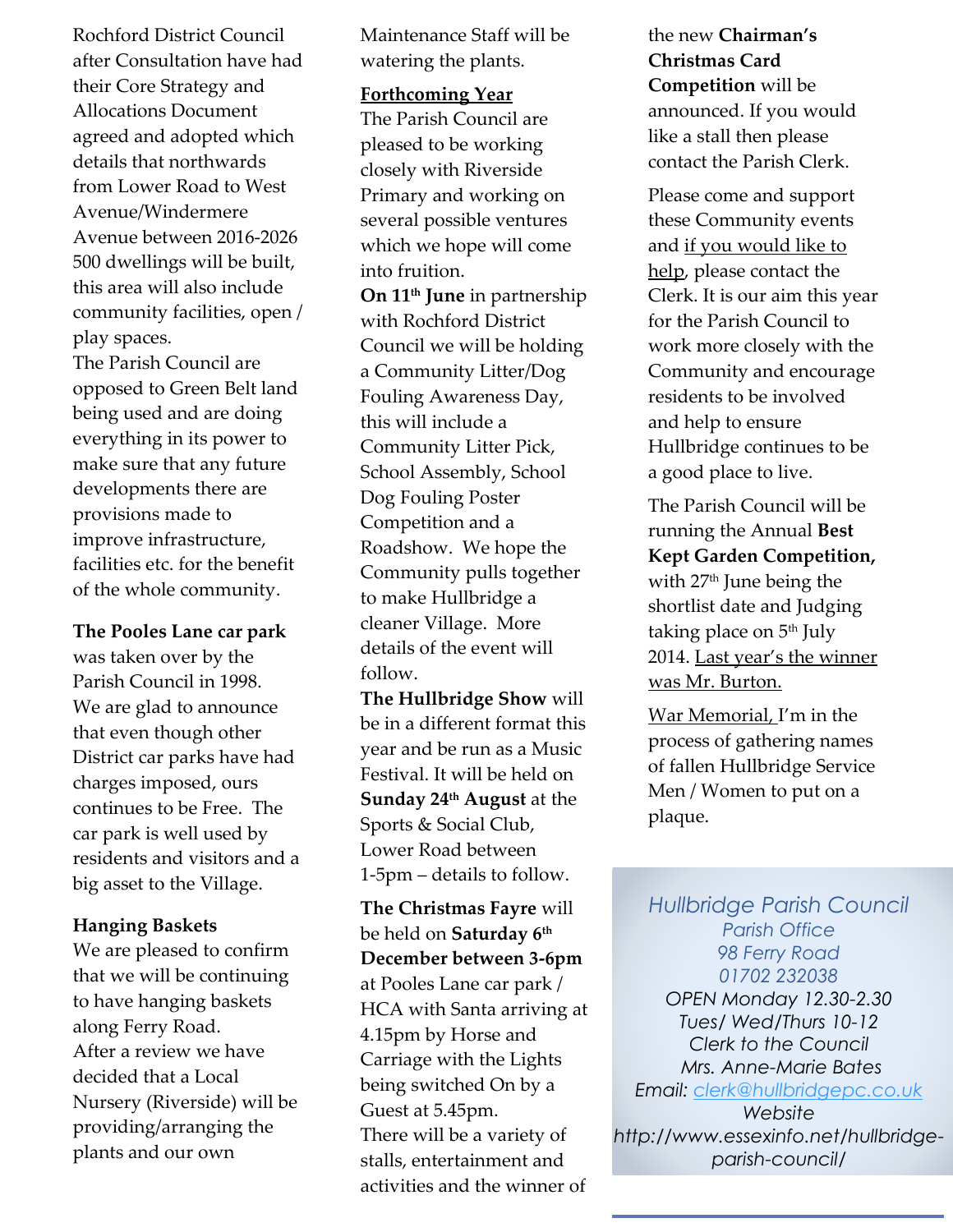## **Finance/ Policy / Appointments Committee**

The Parish Council strives to achieve "Best Value" for all its expenditure, whilst abiding by our financial regulations ensuring we get good value for money and obtaining the most competitive prices. Our budget for 2013/2014 was £116,035 and this was spent on a number of responsibilities. Some of which were:

- Christmas Parcels to the Elderly
- Floral baskets in Ferry Road
- Allotments
- Free use of Pooles Lane car park
- Managing and maintaining Kendal Nature Reserve
- Events including the Summer and Christmas Fayres
- Street lighting in unadopted roads
- CCTV in the car park and Ferry Road
- Maintenance of street furniture, Pooles lane car park, Rose Garden, The Memorial, some grass verges and footpaths.

The Parish Council continues to provide support to a number of organisations.

## **Grant Funding**

We have also actively sought grant funding and this year we were successful in securing funding for a Climbing Spiders Web will be located at the Recreational Ground and hopefully installed before the summer 2014. We have been in discussion with Rochford District Council regarding the entrance to the Recreation Ground which should be re-designed in the near future providing a safer access for pedestrians and drivers. We are continuing to discuss the toilet situation with Rochford District Council and hope that a solution is found soon.

#### **Income & Expenditure**

Please see attached our Income & Expenditure Accounts.

#### **General Purposes Committee**

Under this Committees remit it looks after the Parish Council's street scene assets, which includes the teen shelter, public seating, notice boards and bus shelters. Unfortunately there has been a spate of vandalism, we are working with the Police and also improving our CCTV Scheme to try to deter this from happening.

Over 145 Christmas parcels were delivered to the elderly residents who are aged 80+ and they were greatly appreciated.

#### **Allotments**

The Allotments located in Lower Road are enjoyed by many with every plot taken up, the Clerk still holds a waiting list. The Parish Council also runs an Annual Competition in July which proves to be very popular and was won by **Mr. Humphrey – plots 8/9**

#### **Hullbridge Youth Club** –

One of our Councillors, in a private capacity, has endeavored to open the youth club which was Re-launched at the beginning of 2014, a team of Volunteers are now CRB checked and trained and are now running the Club. There is also a morning and afterschool club which is proving to be popular.

## **Parks / Open Spaces / Conservation / Footpaths Committee**

This Committee is currently working with Hockley Parish Council to reinstate the footpath network especially where there has been erosion along the River and produce a new footpath map.